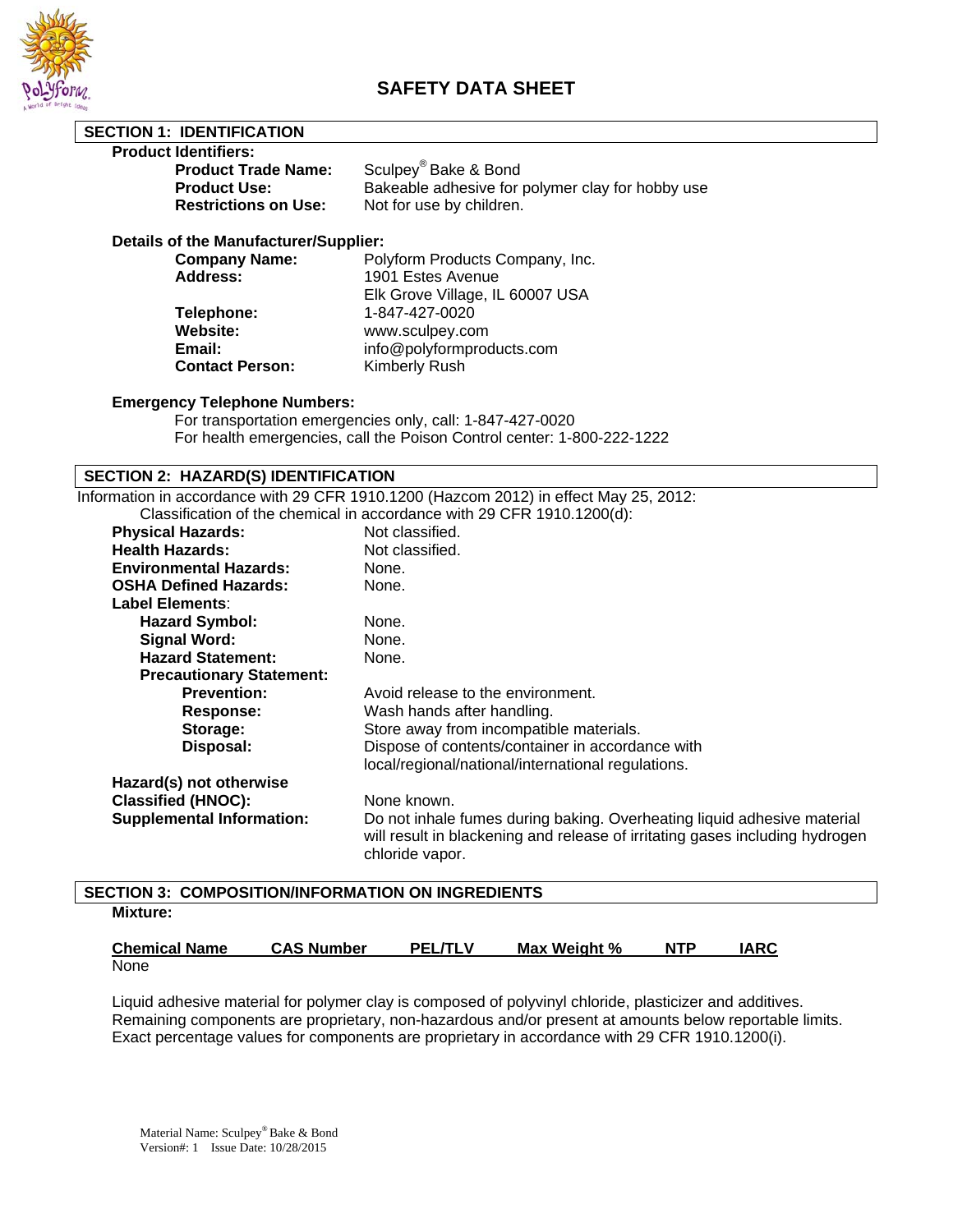#### **SECTION 4: FIRST AID MEASURES**

# **Description of First Aid Measures:**

 **General:** If irritation or other symptoms occur or persist from any route of exposure see a physician/get medical attention.

 **Eye Contact:** Any material that contacts the eye should be washed out immediately with water for 5-10 minutes. Seek medical attention if symptoms occur.

**Skin Contact:** Wash the affected area thoroughly with plenty of soap and water. Seek medical attention if symptoms occur.

 **Inhalation:** Seek fresh air after inhalation of fumes in the case of overheating material in oven. Seek medical attention if symptoms occur.

 **Ingestion:** Wash out mouth with water. If symptoms persist, seek medical attention.

 **Protection of First Aid Responders:** Wear proper personal protective clothing and equipment.

**Most important symptoms and effects, both acute and delayed:** Irritation. Pre-existing skin problems may be aggravated by prolonged or repeated exposure.

**Indication of any immediate medical attention and special treatment needed, if necessary:** Treat symptomatically.

| <b>SECTION 5: FIRE-FIGHTING MEASURES</b>                                 |                                                                                                                            |                                                                                                              |
|--------------------------------------------------------------------------|----------------------------------------------------------------------------------------------------------------------------|--------------------------------------------------------------------------------------------------------------|
| <b>Suitable Extinguishing Media:</b>                                     | Use water spray jet, foam, carbon dioxide, ABC dry chemical.                                                               |                                                                                                              |
| <b>Unsuitable Extinguishing Media:</b> None known.                       |                                                                                                                            |                                                                                                              |
| <b>Specific Hazards Arising from</b><br>the Chemical:                    | In the case of overheating in oven, carbon monoxide, carbon dioxide and<br>noxious hydrochloric acid vapors may be formed. |                                                                                                              |
| <b>Special Protective Equipment</b><br>and precautions for firefighters: | Wear self-contained breathing apparatus with full face piece and<br>full protective clothing.                              |                                                                                                              |
| <b>Fire Fighting Equipment</b><br><b>Instructions:</b>                   | Move containers from fire area if you can do so without risk.                                                              |                                                                                                              |
| <b>Specific Methods:</b>                                                 | Use standard firefighting procedures and consider the hazards of other<br>materials involved.                              |                                                                                                              |
| <b>General Fire Hazards:</b>                                             | No unusual fire or explosion hazards noted.                                                                                |                                                                                                              |
| <b>Flash Point:</b>                                                      |                                                                                                                            | n/a                                                                                                          |
| <b>Autoignition Temperature:</b>                                         |                                                                                                                            | n/a                                                                                                          |
| <b>Explosion Limits in Air:</b>                                          |                                                                                                                            | Not explosive                                                                                                |
| <b>Hazardous Decomposition Products:</b>                                 |                                                                                                                            | In the case of overheating in oven, carbon monoxide,<br>carbon dioxide and noxious hydrochloric acid vapors. |
| <b>Special Protective Equipment for Fire Fighters:</b>                   |                                                                                                                            | Wear self-contained breathing apparatus with full face<br>piece and protective clothing.                     |

### **SECTION 6: ACCIDENTAL RELEASE MEASURES**

| <b>Personal Precautions,</b>        | None expected. In case of overheating material, turn off oven. Ventilate  |
|-------------------------------------|---------------------------------------------------------------------------|
| <b>Protective Equipment and</b>     | area by opening nearest window. Seek fresh air.                           |
| <b>Emergency Procedures:</b>        | If fumes are inhaled, see section 4 of the SDS.                           |
| <b>Methods and materials for</b>    | Collect and reuse or dispose with domestic refuse in accordance with      |
| <b>Containment and Cleaning Up:</b> | all applicable regulations. For waste disposal, see Section 8 of the SDS. |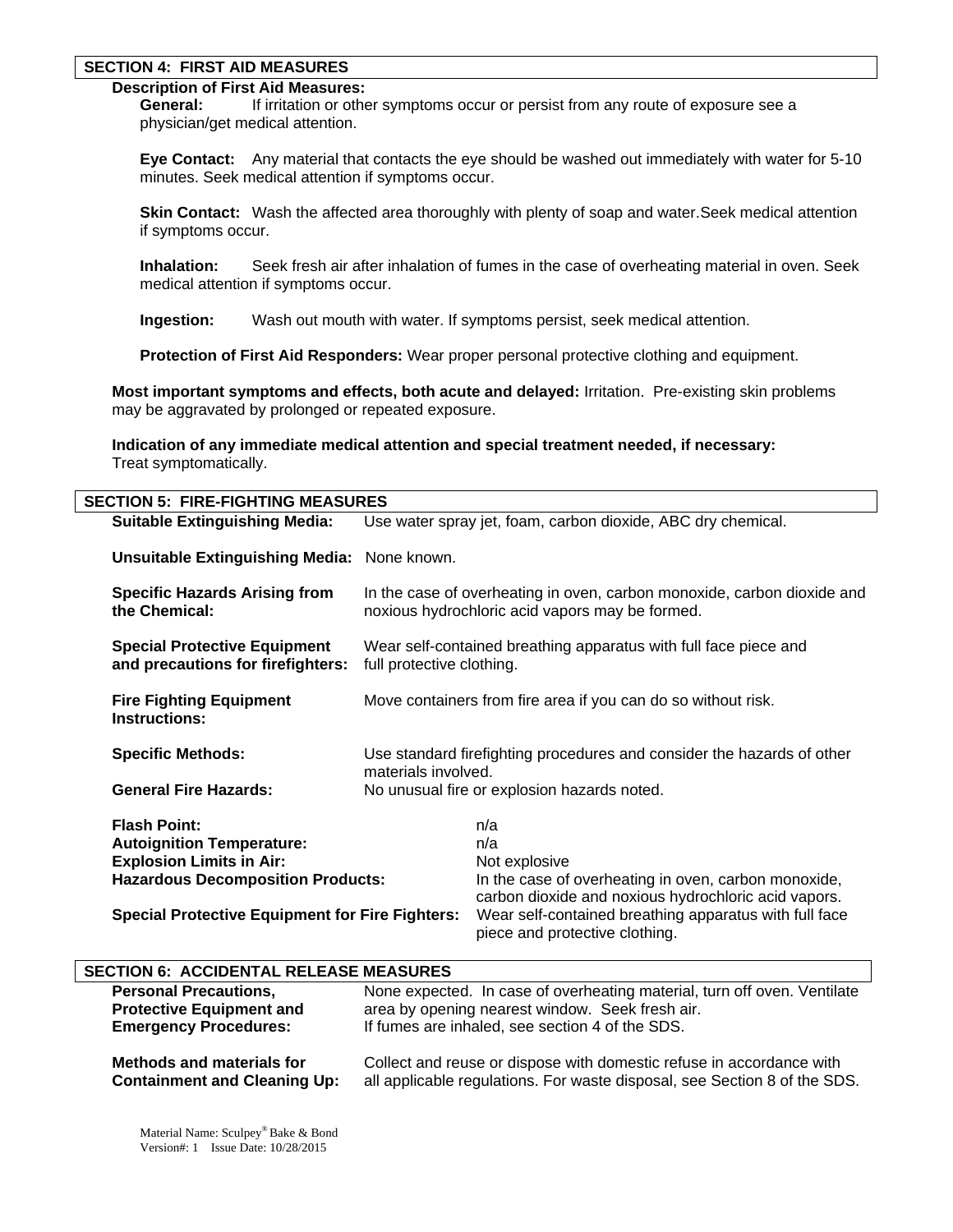| <b>SECTION 7: HANDLING AND STORAGE</b>                                                                                                                      |                                                                                                                                                                                                                                                                                                                                                                                                                                                                                                                                                                                                                                                                                                                     |  |
|-------------------------------------------------------------------------------------------------------------------------------------------------------------|---------------------------------------------------------------------------------------------------------------------------------------------------------------------------------------------------------------------------------------------------------------------------------------------------------------------------------------------------------------------------------------------------------------------------------------------------------------------------------------------------------------------------------------------------------------------------------------------------------------------------------------------------------------------------------------------------------------------|--|
| <b>Precautions for Safe Handling:</b>                                                                                                                       | Good industrial hygiene requires that exposure be maintained below the<br>TLV. This is preferably achieved through using the product under well-<br>ventilated conditions. Wash thoroughly after handling this product.<br>Always wash up before eating, smoking or using the facilities. Avoid eye<br>contact. Avoid repeated or prolonged skin contact. Avoid inhalation of<br>fume or vapor. Avoid drinking, tasting, swallowing or ingesting this<br>product. Wash contaminated clothing before reuse.                                                                                                                                                                                                          |  |
| <b>Conditions for Safe Storage,</b><br><b>Including and Compatibilities:</b>                                                                                | Store unused material in a cool, dry place preferably in a sealed non-<br>reactive container.                                                                                                                                                                                                                                                                                                                                                                                                                                                                                                                                                                                                                       |  |
| <b>SECTION 8: EXPOSURE CONTROLS/PERSONAL PROTECTION</b>                                                                                                     |                                                                                                                                                                                                                                                                                                                                                                                                                                                                                                                                                                                                                                                                                                                     |  |
| <b>Control Parameters:</b><br><b>Occupational Exposure Limits:</b><br><b>Biological Limit Values:</b><br><b>Appropriate Engineering</b><br><b>Controls:</b> | No applicable exposure limits.<br>No biological exposure limits not for the ingredient(s).<br>Good general ventilation should be used.                                                                                                                                                                                                                                                                                                                                                                                                                                                                                                                                                                              |  |
| <b>Eye/Face Protection:</b><br><b>Skin and Body Protection:</b><br><b>Respiratory Protection:</b>                                                           | <b>Individual Protection Measures, Such as Personal Protective Equipment</b><br>When sanding, wear protective goggles or a face shield.<br>n/a<br>In case of insufficient ventilation, wear suitable respiratory protection.<br>General Hygiene Considerations: Always observe good personal hygiene measures, such as washing after<br>handling the material and before eating, drinking, and/or smoking. Do not<br>heat above 175°C (350°F), allow to come in contact with an open flame<br>or use with a hot knife or wire. Use an oven thermometer when<br>hardening material in oven. Do not use a microwave oven for baking. Do<br>not overbake. Do not exceed the recommended baking temperature or<br>time. |  |
| <b>SECTION 9: PHYSICAL AND CHEMICAL PROPERTIES</b>                                                                                                          |                                                                                                                                                                                                                                                                                                                                                                                                                                                                                                                                                                                                                                                                                                                     |  |
| Color:<br>Opaque White<br>Appearance: Viscous liquid<br>Characteristic<br>Odor:<br>Boiling Point: n/a<br>Melting Point: n/a                                 | pH:<br>n/a<br>Not soluble<br><b>Solubility in Water:</b><br><b>Reactivity in Water:</b><br>Non-reactive<br>Specific Vapor Density (Air=1): n/a<br><b>Vapor Pressure:</b><br>n/a                                                                                                                                                                                                                                                                                                                                                                                                                                                                                                                                     |  |
| <b>SECTION 10: STABILITY AND REACTIVITY</b>                                                                                                                 |                                                                                                                                                                                                                                                                                                                                                                                                                                                                                                                                                                                                                                                                                                                     |  |
| <b>Reactivity:</b>                                                                                                                                          | The product is stable and non-reactive under normal conditions of use,<br>storage and transport.                                                                                                                                                                                                                                                                                                                                                                                                                                                                                                                                                                                                                    |  |
| <b>Chemical Stability:</b>                                                                                                                                  | Material is stable under normal conditions.                                                                                                                                                                                                                                                                                                                                                                                                                                                                                                                                                                                                                                                                         |  |
| <b>Possibility of Hazardous</b><br><b>Reactions:</b><br><b>Conditions to Avoid:</b>                                                                         | No dangerous reaction known under conditions of normal use.<br>None.                                                                                                                                                                                                                                                                                                                                                                                                                                                                                                                                                                                                                                                |  |
| <b>Incompatible Materials:</b>                                                                                                                              | Items made of PVC, polystyrene                                                                                                                                                                                                                                                                                                                                                                                                                                                                                                                                                                                                                                                                                      |  |
| <b>Hazardous Decomposition</b><br><b>Products:</b>                                                                                                          | Hydrochloric acid vapors                                                                                                                                                                                                                                                                                                                                                                                                                                                                                                                                                                                                                                                                                            |  |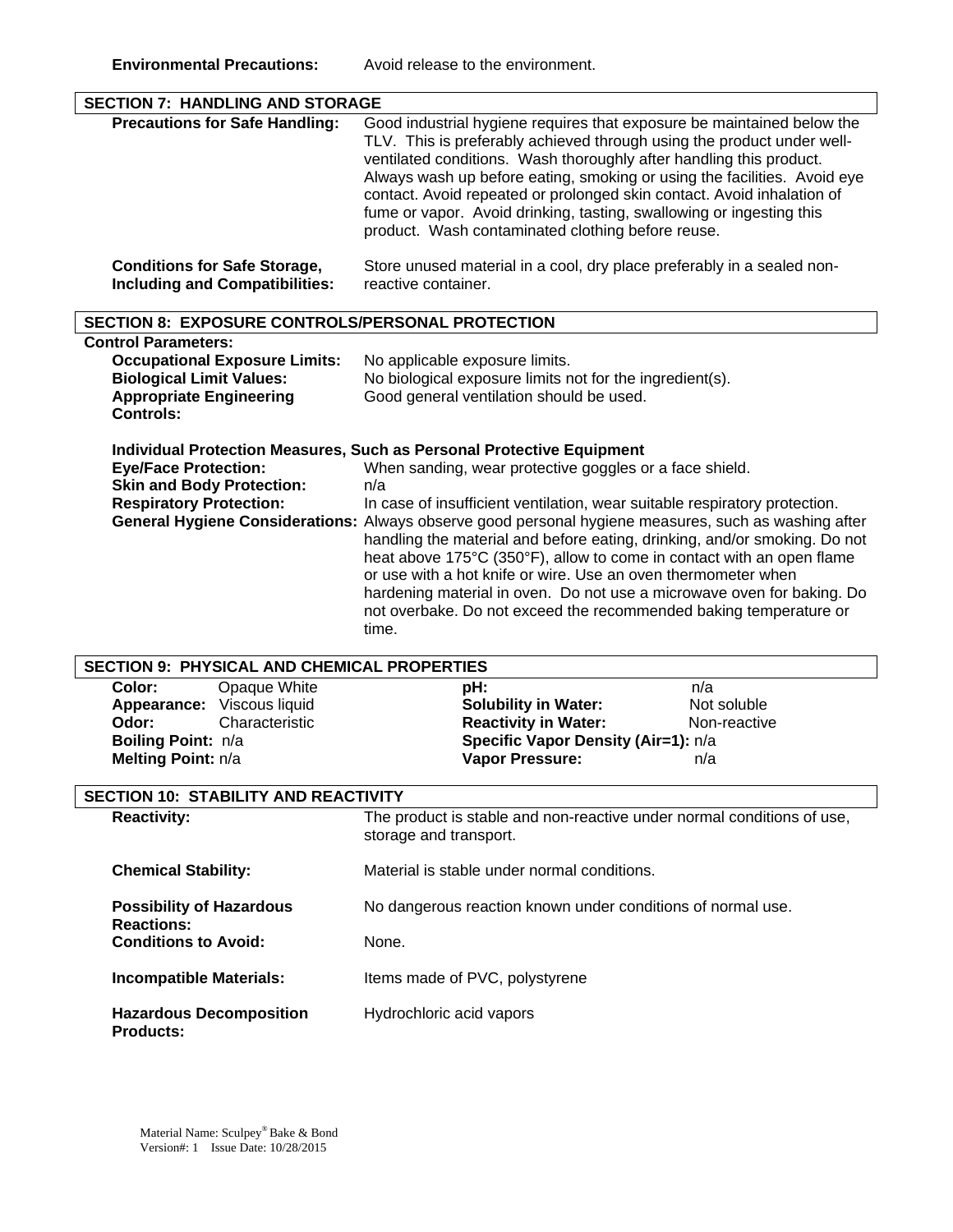# **SECTION 11: TOXICOLOGICAL INFORMATION**

### **Information on Likely Routes of Exposure:**

**Inhalation:** Prolonged inhalation may be harmful. **Skin Contact:** No adverse effects due to skin contact are expected. **Eye Contact:** Direct contact with the eye may cause temporary irritation. **Ingestion:** Expected to be a low ingestion hazard.

**Symptoms relating to the physical, chemical and toxicological characteristics Information on Toxicological Effects:** 

**Acute Toxicity:** 

 **Acute Effects Associated with use of this Material:** None expected

The summated LD50 is >12205 mg/kg. The summated LC50 is 77174 mg/cubic meter.

**Skin Corrosion/Irritation:** Prolonged skin contact may cause temporary irritation. **Serious Eve Damage/Eve Irritation:** Direct contact with the eve may cause temporary irritation.

# **Respiratory or Skin Sensitization:**

**Respiratory Sensitization:** Not a respiratory sensitizer.

**Skin Sensitization:** This product is not expected to cause skin sensitization.

**Germ Cell Mutagenicity:** No data available to indicate product or any components present at greater than 0.1% are mutagenic or genotoxic.

**Carcinogenicity:** This product is not considered to be a carcinogen by IARC, ACGIH, NTP, or OSHA.

**Carcinogen Listing – see Section 3 of SDS**

**NTP:** No **IARC:** No **OSHA:** No

**OSHA Specifically Regulated Substances (29 CFR 1910.1001-1050)** – not listed

**Reproductive Toxicity:** This product is not expected to cause reproductive or developmental effects.

**Specific Target Organ Toxicity – Single Exposure:** Not classified.

**Specific Target Organ Toxicity – Repeated Exposure:** Not classified.

**Aspiration Hazard:** Not an aspiration hazard.

**Chronic Effects:** Prolonged inhalation may be harmful.

# **SECTION 12: ECOLOGICAL INFORMATION**

**Ecotoxicity:** No data available. No harmful effects known other than those associated with suspended inert solids in water.

**Persistence and Degradability:** No data is available on the degradability of this product.

**Bioaccumulative Potential Mobility in Soil:** No data available.

**Other Adverse Effects:** No other adverse environmental effects (e.g. ozone depletion, photochemical ozone creation potential, endocrine disruption, global warming potential) are expected for this product.

# **SECTION 13: DISPOSAL CONSIDERATIONS**

**Disposal Instructions:** Collect and reclaim or dispose in sealed container. Do not allow this material to drain into sewers/water supplies. Do not contaminate ponds or waterways with product. Dispose of contents/container in accordance with local/regional/national/international regulations.

**Local Disposal Regulations:** Dispose in accordance with all applicable regulations.

**Waste from Residues/Unused Products:** Dispose in accordance with all applicable regulations.

**Contaminated Packaging:** Dispose in accordance with all applicable regulations.

# **SECTION 14: TRANSPORT INFORMATION**

**UN Number: N/A UN Proper Shipping Name:** Not Regulated

**Transport Hazard Class(es):** 

**US DOT (49 CFR 172.101):** Not regulated as a dangerous good. **Canada TDG Hazard Class:** N/A **IMDG Code (ocean) Hazard Class:** N/A **Europe ADR/RID Hazard Class:** N/A **ICAO/IATA (air) Hazard Class:** N/A **A "N/A" listing for the hazard class indicates the product is not regulated for transport by that regulation.**